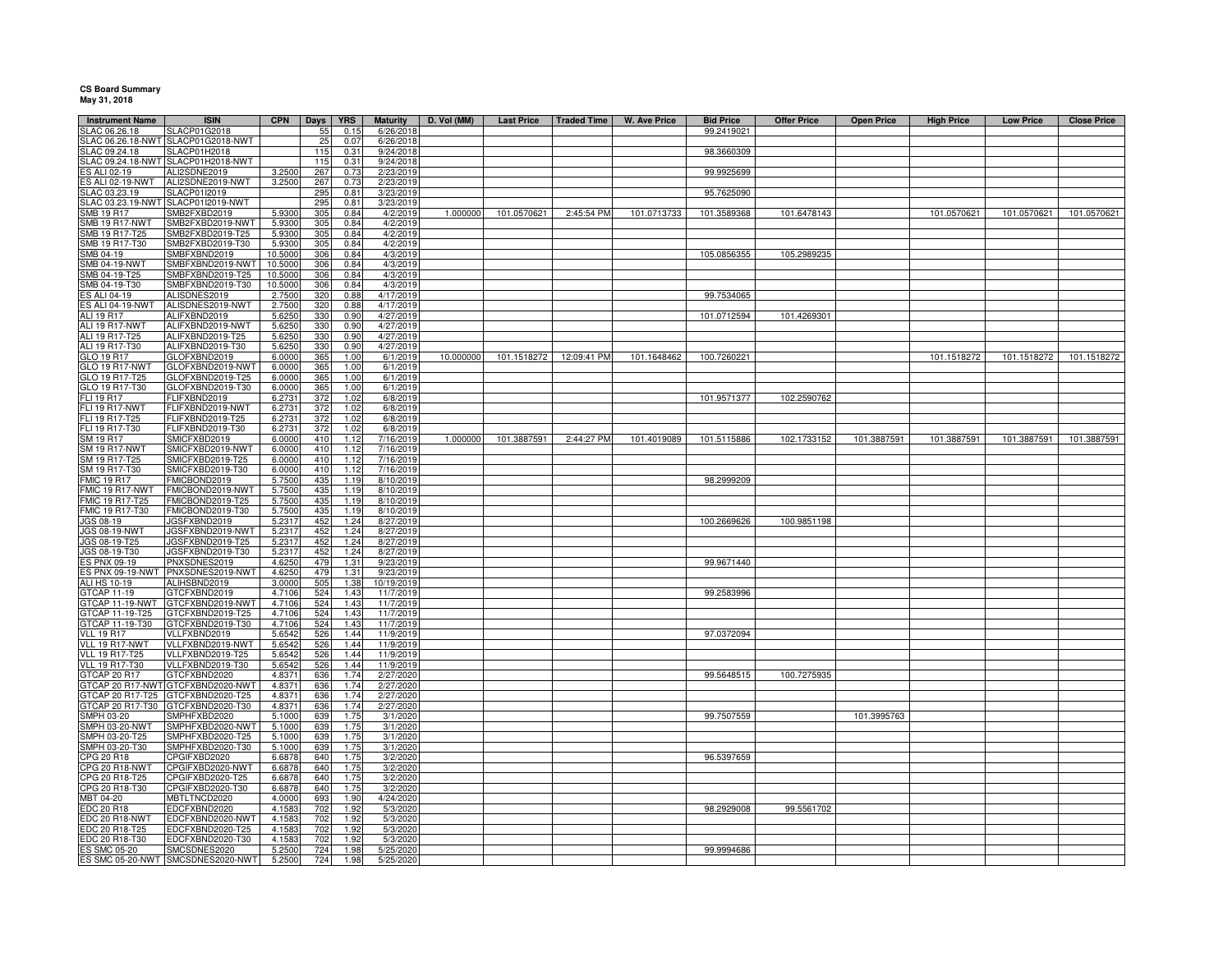| <b>Instrument Name</b>                | <b>ISIN</b>                          | <b>CPN</b>       | <b>Days</b>  | <b>YRS</b>          | <b>Maturity</b>          | D. Vol (MM) |             | Last Price   Traded Time | W. Ave Price | <b>Bid Price</b> | <b>Offer Price</b> | <b>Open Price</b> | <b>High Price</b> | <b>Low Price</b> | <b>Close Price</b> |
|---------------------------------------|--------------------------------------|------------------|--------------|---------------------|--------------------------|-------------|-------------|--------------------------|--------------|------------------|--------------------|-------------------|-------------------|------------------|--------------------|
| PNB 06-20                             | PNBLTNCD2020                         | 4.1250           | 742          | 2.03                | 6/12/2020                |             |             |                          |              |                  |                    |                   |                   |                  |                    |
| RCB 06-20                             | RCBLTNCD2020                         | 4.1250           | 749          | 2.05                | 6/19/2020                |             |             |                          |              |                  |                    |                   |                   |                  |                    |
| GLO 20 R18                            | GLOFXBND2020                         | 4.8875           | 777          | 2.13                | 7/17/2020                |             |             |                          |              | 99.5721476       | 100.9833866        |                   |                   |                  |                    |
| GLO 20 R18-NWT<br>GLO 20 R18-T25      | GLOFXBND2020-NWT<br>GLOFXBND2020-T25 | 4.8875<br>4.8875 | 777<br>777   | 2.13<br>2.13        | 7/17/2020<br>7/17/2020   |             |             |                          |              |                  |                    | 100.0365680       |                   |                  |                    |
| GLO 20 R18-T30                        | GLOFXBND2020-T30                     | 4.8875           | 777          | 2.13                | 7/17/2020                |             |             |                          |              |                  |                    |                   |                   |                  |                    |
| SLTC 20 R18                           | SLTCFXBD2020                         | 4.9925           | 813          | 2.23                | 8/22/2020                |             |             |                          |              | 93.0522671       |                    |                   |                   |                  |                    |
| <b>SLTC 20 R18-NWT</b>                | SLTCFXBD2020-NWT                     | 4.9925           | 813          | 2.23                | 8/22/2020                |             |             |                          |              |                  |                    |                   |                   |                  |                    |
| SLTC 20 R18-T25                       | SLTCFXBD2020-T25                     | 4.9925           | 813          | 2.23                | 8/22/2020                |             |             |                          |              |                  |                    |                   |                   |                  |                    |
| SLTC 20 R18-T30                       | SLTCFXBD2020-T30                     | 4.9925           | 813          | 2.23                | 8/22/2020                |             |             |                          |              |                  |                    |                   |                   |                  |                    |
| <b>BDO 10-20</b>                      | BDO2LTNC2020                         | 3.7500           | 858          | 2.35                | 10/6/2020                |             |             |                          |              | 91.4883539       |                    |                   |                   |                  |                    |
| ALI 20 R19<br>ALI 20 R19-NWT          | ALIFXBND2020<br>ALIFXBND2020-NWT     | 4.6250<br>4.6250 | 862<br>862   | 2.36<br>2.36        | 10/10/2020<br>10/10/2020 |             |             |                          |              | 98.5157694       | 100.0499434        |                   |                   |                  |                    |
| ALI 20 R19-T25                        | ALIFXBND2020-T25                     | 4.6250           | 862          |                     | 10/10/2020               |             |             |                          |              |                  |                    | 100.4693738       |                   |                  |                    |
| ALI 20 R19-T30                        | ALIFXBND2020-T30                     | 4.6250           | 862          | $\frac{2.36}{2.36}$ | 10/10/2020               |             |             |                          |              |                  |                    |                   |                   |                  |                    |
| <b>HOUSE 10-20</b>                    | HOUSEFBD2020                         | 6.2080           | 868          | 2.38                | 10/16/2020               |             |             |                          |              | 101.0072180      | 102.0112496        |                   |                   |                  |                    |
| HOUSE 10-20-NWT                       | HOUSEFBD2020-NWT                     | 6.2080           | 868          | 2.38                | 10/16/2020               |             |             |                          |              |                  |                    |                   |                   |                  |                    |
| <b>HOUSE 10-20-T25</b>                | HOUSEFBD2020-T25                     | 6.2080           | 868          | 2.38                | 10/16/2020               |             |             |                          |              |                  |                    |                   |                   |                  |                    |
| HOUSE 10-20-T30                       | OUSEFBD2020-T30                      | 6.2080           | 868          | 2.38                | 10/16/202                |             |             |                          |              |                  |                    |                   |                   |                  |                    |
| AEV 11-20                             | AEV2FXBD2020                         | 4.4722           | 889          | 2.43                | 11/6/2020                | 2.000000    | 99.3076828  | 2:26:54 PM               | 99.3076828   | 97.6750181       | 99.4783452         | 99.3076828        | 99.3076828        | 99.3076828       | 99.3076828         |
| <b>AEV 11-20-NWT</b><br>AEV 11-20-T25 | AEV2FXBD2020-NWT<br>AEV2FXBD2020-T25 | 4.4722<br>4.4722 | 889<br>889   | 2.43<br>2.43        | 11/6/202<br>11/6/202     |             |             |                          |              |                  |                    |                   |                   |                  |                    |
| AEV 11-20-T30                         | AEV2FXBD2020-T30                     | 4.4722           | 889          | 2.43                | 11/6/2020                |             |             |                          |              |                  |                    |                   |                   |                  |                    |
| FLI 20 R19                            | <b>LIFXBND2020</b>                   | 4.8562           | 891          | 2.44                | 11/8/202                 |             |             |                          |              | 98.5399357       | 100.3562178        |                   |                   |                  |                    |
| <b>FLI 20 R19-NWT</b>                 | LIFXBND2020-NWT                      | 4.8562           | 891          | 2.44                | 11/8/2020                |             |             |                          |              |                  |                    |                   |                   |                  |                    |
| FLI 20 R19-T25                        | LIFXBND2020-T25                      | 4.8562           | 891          | 2.44                | 11/8/2020                |             |             |                          |              |                  |                    |                   |                   |                  |                    |
| FLI 20 R19-T30                        | LIFXBND2020-T30                      | 4.8562           | 891          | 2.44                | 11/8/2020                |             |             |                          |              |                  |                    |                   |                   |                  |                    |
| AEV 20 R19                            | AEVFXBND2020                         | 4.4125           | 904          | 2.48                | 11/21/2020               |             |             |                          |              | 97.5014837       | 99.3320302         |                   |                   |                  |                    |
| AEV 20 R19-NWT                        | AEVFXBND2020-NWT                     | 4.4125           | 904          | 2.48                | 11/21/2020               |             |             |                          |              |                  |                    |                   |                   |                  |                    |
| AEV 20 R19-T25                        | AEVFXBND2020-T25<br>AEVFXBND2020-T30 | 4.4125           | 904          | 2.48                | 11/21/2020               |             |             |                          |              |                  |                    |                   |                   |                  |                    |
| AEV 20 R19-T30<br><b>MER 20 P19</b>   | <b>JERFXBND2020</b>                  | 4.4125<br>4.3750 | 904<br>925   | 2.48<br>2.53        | 11/21/2020<br>12/12/2020 |             |             |                          |              | 97.3584398       |                    |                   |                   |                  |                    |
| MER 20 P19-NWT                        | MERFXBND2020-NWT                     | 4.3750           | 925          | 2.53                | 12/12/2020               |             |             |                          |              |                  |                    |                   |                   |                  |                    |
| MER 20 P19-T25                        | MERFXBND2020-T25                     | 4.3750           | 925          | 2.53                | 12/12/2020               |             |             |                          |              |                  |                    |                   |                   |                  |                    |
| MER 20 P19-T30                        | MERFXBND2020-T30                     | 4.3750           | 925          | 2.53                | 12/12/2020               |             |             |                          |              |                  |                    |                   |                   |                  |                    |
| <b>TEL 21 R19</b>                     | FELFXBND2021                         | 5.2250           | 981          | 2.69                | 2/6/2021                 |             |             |                          |              | 98.7025233       |                    |                   |                   |                  |                    |
| TEL 21 R19-NWT                        | ELFXBND2021-NWT                      | 5.2250           | 981          | 2.69                | 2/6/202                  |             |             |                          |              |                  |                    |                   |                   |                  |                    |
| TEL 21 R19-T25                        | FELFXBND2021-T25                     | 5.2250           | 981          | 2.69                | 2/6/2021                 |             |             |                          |              |                  |                    |                   |                   |                  |                    |
| TEL 21 R19-T30                        | TELFXBND2021-T30                     | 5.2250           | 981          | 2.69                | 2/6/2021                 |             |             |                          |              |                  |                    |                   |                   |                  |                    |
| ABS 21 R19<br>ABS 21 R19-NWT          | ABSFXBND2021<br>ABSFXBND2021-NWT     | 5.3350<br>5.3350 | 985<br>985   | 2.70<br>2.70        | 2/10/2021<br>2/10/2021   |             |             |                          |              | 92.4537501       | 95.9453336         |                   |                   |                  |                    |
| ABS 21 R19-T25                        | ABSFXBND2021-T25                     | 5.3350           | 985          | 2.70                | 2/10/2021                |             |             |                          |              |                  |                    |                   |                   |                  |                    |
| ABS 21 R19-T30                        | ABSFXBND2021-T30                     | 5.3350           | 985          | 2.70                | 2/10/2021                |             |             |                          |              |                  |                    |                   |                   |                  |                    |
| <b>ROCK 21 R19</b>                    | ROCKFXBD2021                         | 5.0932           | 990          | 2.71                | 2/15/2021                |             |             |                          |              | 98.6107860       | 100.2333256        |                   |                   |                  |                    |
| ROCK 21 R19-NWT                       | ROCKFXBD2021-NWT                     | 5.0932           | 990          | 2.71                | 2/15/2021                |             |             |                          |              |                  |                    |                   |                   |                  |                    |
| ROCK 21 R19-T25                       | ROCKFXBD2021-T25                     | 5.0932           | 990          | 2.71                | 2/15/2021                |             |             |                          |              |                  |                    |                   |                   |                  |                    |
| ROCK 21 R19-T30                       | ROCKFXBD2021-T30                     | 5.0932           | 990          | 2.71                | 2/15/2021                |             |             |                          |              |                  |                    |                   |                   |                  |                    |
| SMPH 02-21                            | SMPH2FBD2021                         | 4.5095           | 1000         | 2.74                | 2/25/2021                | 0.800000    | 99.2595793  | 3:30:29 PM               | 99.2595793   | 96.7591519       |                    |                   | 99.2595793        | 99.2595793       | 99.2595793         |
| SMPH 02-21-NWT<br>SMPH 02-21-T25      | SMPH2FBD2021-NWT<br>MPH2FBD2021-T25  | 4.5095<br>4.5095 | 1000<br>1000 | 2.74<br>2.74        | 2/25/202<br>2/25/2021    |             |             |                          |              |                  |                    |                   |                   |                  |                    |
| MPH 02-21-T30                         | MPH2FBD2021-T30                      | 4.5095           | 1000         | 2.74                | 2/25/2021                |             |             |                          |              |                  |                    |                   |                   |                  |                    |
| JGS 21 R19                            | JGSFXBND2021                         | 5.2442           | 1002         | 2.74                | 2/27/2021                | 0.700000    | 100.2927421 | 2:13:30 PM               |              | 99.0990238       | 100.6098049        |                   | 100.2927421       | 100.2927421      | 100.2927421        |
| <b>JGS 21 R19-NWT</b>                 | JGSFXBND2021-NWT                     | 5.2442           | 1002         | 2.74                | 2/27/2021                |             |             |                          |              |                  |                    |                   |                   |                  |                    |
| JGS 21 R19-T25                        | JGSFXBND2021-T25                     | 5.2442           | 1002         | 2.74                | 2/27/2021                |             |             |                          |              |                  |                    |                   |                   |                  |                    |
| JGS 21 R19-T30                        | JGSFXBND2021-T30                     | 5.2442           | 1002         | 2.74                | 2/27/2021                |             |             |                          |              |                  |                    |                   |                   |                  |                    |
| SLI 21 R18                            | SLIFXBND2021                         | 6.7150           | 1025         | 2.81                | 3/22/2021                |             |             |                          |              | 100.0356120      |                    |                   |                   |                  |                    |
| <b>SLI 21 R18-NWT</b>                 | SLIFXBND2021-NWT                     | 6.7150           | 1025         | 2.81                | 3/22/2021                |             |             |                          |              |                  |                    |                   |                   |                  |                    |
| LI 21 R18-T25<br>SLI 21 R18-T30       | LIFXBND2021-T25<br>SLIFXBND2021-T30  | 6.7150<br>6.7150 | 1025<br>1025 | 2.81<br>2.81        | 3/22/2021<br>3/22/2021   |             |             |                          |              |                  |                    |                   |                   |                  |                    |
| <b>MNTC 21 R19</b>                    | MNTCFXBD2021                         | 5.0700           | 1034         | 2.83                | 3/31/2021                |             |             |                          |              | 98.2333692       |                    |                   |                   |                  |                    |
| MNTC 21 R19-NWT                       | MNTCFXBD2021-NWT                     | 5.0700           | 1034         | 2.83                | 3/31/2021                |             |             |                          |              |                  |                    |                   |                   |                  |                    |
| MNTC 21 R19-T25                       | MNTCFXBD2021-T25                     | 5.0700           | 1034         | 2.83                | 3/31/202                 |             |             |                          |              |                  |                    |                   |                   |                  |                    |
| MNTC 21 R19-T30                       | MNTCFXBD2021-T30                     | 5.0700           | 1034         | 2.83                | 3/31/2021                |             |             |                          |              |                  |                    |                   |                   |                  |                    |
| SMB 21 R19                            | SMBFXBND2021                         | 5.5000           | 1036         | 2.84                | 4/2/2021                 |             |             |                          |              | 98.7047087       | 100.7739119        |                   |                   |                  |                    |
| <b>SMB 21 R19-NWT</b>                 | SMBFXBND2021-NWT                     | 5.5000           | 1036         | 2.84                | 4/2/2021                 |             |             |                          |              |                  |                    |                   |                   |                  |                    |
| SMB 21 R19-T25                        | SMBFXBND2021-T25                     | 5.5000           | 1036         | 2.84                | 4/2/2021                 |             |             |                          |              |                  |                    |                   |                   |                  |                    |
| SMB 21 R19-T30                        | SMBFXBND2021-T30                     | 5.5000           | 1036         | 2.84                | 4/2/2021                 |             |             |                          |              |                  |                    |                   |                   |                  |                    |
| LBP 04-21<br><b>VLL 21 R19</b>        | BPLTNCD2021<br>/LLFXBND2021          | 3.7500<br>5.9437 | 1043         | 2.86<br>2.94        | 4/9/2021                 |             |             |                          |              | 94.4079092       |                    |                   |                   |                  |                    |
| VLL 21 R19-NWT                        | <b>/LLFXBND2021-NWT</b>              | 5.9437           | 107<br>1073  | 2.94                | 5/9/202<br>5/9/202       |             |             |                          |              |                  |                    |                   |                   |                  |                    |
| <b>VLL 21 R19-T25</b>                 | /LLFXBND2021-T25                     | 5.9437           | 1073         | 2.94                | 5/9/202                  |             |             |                          |              |                  |                    | 102.2021521       |                   |                  |                    |
| VLL 21 R19-T30                        | /LLFXBND2021-T30                     | 5.9437           | 1073         | 2.94                | 5/9/202                  |             |             |                          |              |                  |                    |                   |                   |                  |                    |
| AC 05-21                              | ACFXBOND2021                         | 6.8000           | 1076         | 2.95                | 5/12/2021                |             |             |                          |              | 102.9629087      | 105.1829841        |                   |                   |                  |                    |
| AC 05-21-NWT                          | ACFXBOND2021-NWT                     | 6.8000           | 1076         | 2.95                | 5/12/2021                |             |             |                          |              |                  |                    |                   |                   |                  |                    |
| AC 05-21-T25                          | ACFXBOND2021-T25                     | 6.8000           | 1076         | 2.95                | 5/12/2021                |             |             |                          |              |                  |                    |                   |                   |                  |                    |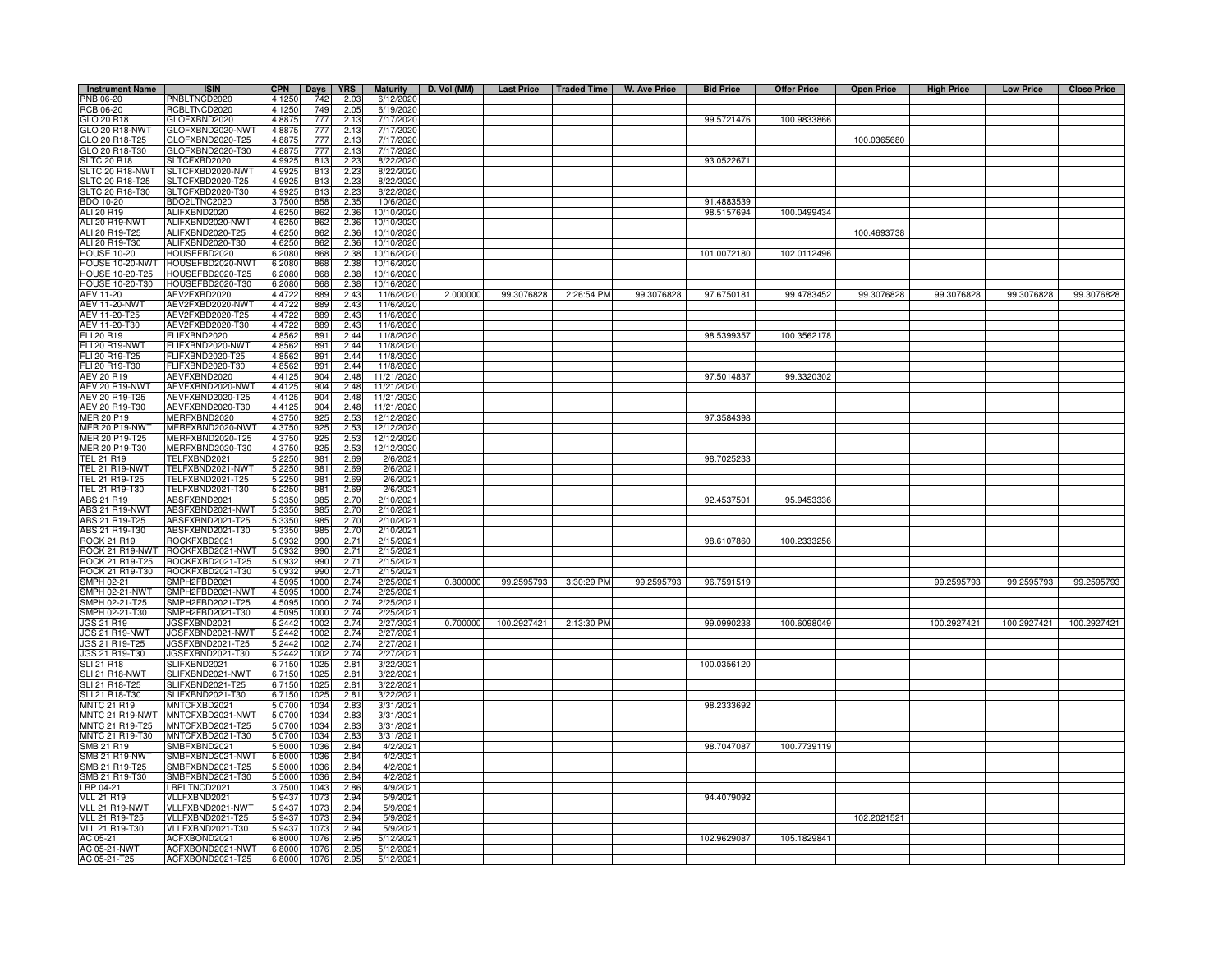| <b>Instrument Name</b>             | <b>ISIN</b>                                           | <b>CPN</b>       | Days         | <b>YRS</b>   | <b>Maturity</b>          | D. Vol (MM) | <b>Last Price</b> | <b>Traded Time</b> | W. Ave Price | <b>Bid Price</b> | <b>Offer Price</b> | <b>Open Price</b> | <b>High Price</b> | <b>Low Price</b> | <b>Close Price</b> |
|------------------------------------|-------------------------------------------------------|------------------|--------------|--------------|--------------------------|-------------|-------------------|--------------------|--------------|------------------|--------------------|-------------------|-------------------|------------------|--------------------|
| AC 05-21-T30                       | ACFXBOND2021-T30                                      | 6.8000           | 1076         | 2.95         | 5/12/2021                |             |                   |                    |              |                  |                    |                   |                   |                  |                    |
| SM 21 R19                          | SMICFXBD2021                                          | 5.2958           | 1083         | 2.97         | 5/19/2021                | 2.000000    | 100.8042202       | 3:18:00 PM         |              | 100.2581476      |                    |                   | 100.8042202       | 100.8042202      | 100.8042202        |
| SM 21 R19-NWT                      | MICFXBD2021-NWT                                       | 5.2958           | 1083         | 2.97         | 5/19/2021                |             |                   |                    |              |                  |                    |                   |                   |                  |                    |
| SM 21 R19-T25                      | MICFXBD2021-T25                                       | 5.2958           | 1083         | 2.97         | 5/19/2021                |             |                   |                    |              |                  |                    |                   |                   |                  |                    |
| SM 21 R19-T30                      | MICFXBD2021-T30                                       | 5.2958           | 1083         | 2.97         | 5/19/2021                |             |                   |                    |              |                  |                    |                   |                   |                  |                    |
| CHI 21 R19                         | CHIFXBND2021                                          | 5.3200           | 1101         | 3.01         | 6/6/2021                 | 0.200000    | 99.5053134        | 10:00:53 AM        |              | 99.2322953       |                    |                   | 99.5053134        | 99.5053134       | 99.5053134         |
| <b>CHI 21 R19-NWT</b>              | CHIFXBND2021-NWT                                      | 5.3200           | 1101         | 3.01         | 6/6/202                  |             |                   |                    |              |                  |                    |                   |                   |                  |                    |
| CHI 21 R19-T25                     | CHIFXBND2021-T25                                      | 5.3200           | 1101         | 3.01         | 6/6/2021                 |             |                   |                    |              |                  |                    |                   |                   |                  |                    |
| CHI 21 R19-T30                     | CHIFXBND2021-T30                                      | 5.3200           | 1101         | 3.01         | 6/6/202                  |             |                   |                    |              |                  |                    |                   |                   |                  |                    |
| SMCGP 21 R19                       | MCGPFBD2021                                           | 4.3458           | 1136         | 3.11         | 7/11/2021                |             |                   |                    |              | 95.8857302       | 98.4081764         |                   |                   |                  |                    |
| SMCGP 21 R19-NWT                   | SMCGPFBD2021-NWT                                      | 4.3458           | 1136         | 3.11<br>3.11 | 7/11/2021                |             |                   |                    |              |                  |                    |                   |                   |                  |                    |
| SMCGP 21 R19-T25                   | SMCGPFBD2021-T25<br>SMCGP 21 R19-T30 SMCGPFBD2021-T30 | 4.3458<br>4.3458 | 1136<br>1136 | 3.11         | 7/11/2021<br>7/11/2021   |             |                   |                    |              |                  |                    |                   |                   |                  |                    |
| GTCAP 21 R19                       | GTCFXBND2021                                          | 5.1965           | 1163         | 3.18         | 8/7/2021                 |             |                   |                    |              | 92.4535535       |                    |                   |                   |                  |                    |
| GTCAP 21 R19-NWT                   | GTCFXBND2021-NWT                                      | 5.1965           | 116          | 3.18         | 8/7/2021                 |             |                   |                    |              |                  |                    |                   |                   |                  |                    |
| GTCAP 21 R19-T25                   | GTCFXBND2021-T25                                      | 5.1965           | 116          | 3.18         | 8/7/202                  |             |                   |                    |              |                  |                    |                   |                   |                  |                    |
| GTCAP 21 R19-T30                   | GTCFXBND2021-T30                                      | 5.1965           | 116          | 3.18         | 8/7/2021                 |             |                   |                    |              |                  |                    |                   |                   |                  |                    |
| MPH 21 R19                         | MPHFXBD2021                                           | 5.2006           | 1188         | 3.25         | 9/1/202                  |             |                   |                    |              | 97.6554533       |                    |                   |                   |                  |                    |
| MPH 21 R19-NWT                     | MPHFXBD2021-NWT                                       | 5.2006           | 1188         | 3.25         | 9/1/202                  |             |                   |                    |              |                  |                    |                   |                   |                  |                    |
| MPH 21 R19-T25                     | SMPHFXBD2021-T25                                      | 5.2006           | 1188         | 3.25         | 9/1/202                  |             |                   |                    |              |                  |                    |                   |                   |                  |                    |
| SMPH 21 R19-T30                    | SMPHFXBD2021-T30                                      | 5.2006           | 1188         | 3.25         | 9/1/202                  |             |                   |                    |              |                  |                    |                   |                   |                  |                    |
| CPG 21 R20                         | CPGIFXBD2021                                          | 6.9758           | 1189         | 3.26         | 9/2/202                  |             |                   |                    |              | 95.7170968       |                    |                   |                   |                  |                    |
| CPG 21 R20-NWT                     | CPGIFXBD2021-NWT                                      | 6.9758           | 1189         | 3.26         | 9/2/202                  |             |                   |                    |              |                  |                    |                   |                   |                  |                    |
| CPG 21 R20-T25                     | CPGIFXBD2021-T25                                      | 6.9758           | 1189         | 3.26         | 9/2/202                  |             |                   |                    |              |                  |                    |                   |                   |                  |                    |
| CPG 21 R20-T30                     | CPGIFXBD2021-T30                                      | 6.9758           | 1189         | 3.26         | 9/2/202                  |             |                   |                    |              |                  |                    |                   |                   |                  |                    |
| AP 21 R19                          | APCFXBND2021                                          | 5.2050           | 1197         | 3.28         | 9/10/202                 |             |                   |                    |              | 98.0894381       |                    |                   |                   |                  |                    |
| AP 21 R19-NWT                      | APCFXBND2021-NWT                                      | 5.2050           | 1197         | 3.28         | 9/10/2021                |             |                   |                    |              |                  |                    |                   |                   |                  |                    |
| AP 21 R19-T25                      | APCFXBND2021-T25                                      | 5.2050           | 1197         | 3.28         | 9/10/2021                |             |                   |                    |              |                  |                    | 96.8333282        |                   |                  |                    |
| AP 21 R19-T30                      | APCFXBND2021-T30                                      | 5.2050           | 1197         | 3.28         | 9/10/202                 |             |                   |                    |              |                  |                    |                   |                   |                  |                    |
| PCOR 21 R19                        | CORFXBD2021                                           | 4.0032           | 1244         | 3.41         | 10/27/2021               |             |                   |                    |              | 95.0786534       | 96.8949263         |                   |                   |                  |                    |
| PCOR 21 R19-NWT<br>PCOR 21 R19-T25 | PCORFXBD2021-NWT                                      | 4.0032<br>4.0032 | 1244         | 3.41         | 10/27/2021               |             |                   |                    |              |                  |                    |                   |                   |                  |                    |
| PCOR 21 R19-T30                    | PCORFXBD2021-T25<br>PCORFXBD2021-T30                  | 4.0032           | 1244<br>1244 | 3.41<br>3.41 | 10/27/2021<br>10/27/2021 |             |                   |                    |              |                  |                    |                   |                   |                  |                    |
| MBT 11-21                          | <b>MBTLTNCD2021</b>                                   | 4.2500           | 1269         | 3.47         | 11/21/2021               |             |                   |                    |              |                  |                    |                   |                   |                  |                    |
| FLI 21 R20                         | FLIFXBND2021                                          | 5.4000           | 1282         | 3.51         | 12/4/2021                |             |                   |                    |              | 99.0541813       | 101.2770553        |                   |                   |                  |                    |
| <b>FLI 21 R20-NWT</b>              | -LIFXBND2021-NWT                                      | 5.4000           | 1282         | 3.51         | 12/4/2021                |             |                   |                    |              |                  |                    |                   |                   |                  |                    |
| FLI 21 R20-T25                     | -LIFXBND2021-T25                                      | 5.4000           | 1282         | 3.51         | 12/4/2021                |             |                   |                    |              |                  |                    |                   |                   |                  |                    |
| FLI 21 R20-T30                     | FLIFXBND2021-T30                                      | 5.4000           | 1282         | 3.51         | 12/4/2021                |             |                   |                    |              |                  |                    |                   |                   |                  |                    |
| RLC 02-22                          | RLCFXBND2022                                          | 4.8000           | 1363         | 3.73         | 2/23/2022                |             |                   |                    |              | 97.3335709       | 99.3200681         |                   |                   |                  |                    |
| <b>RLC 02-22-NWT</b>               | RLCFXBND2022-NWT                                      | 4.8000           | 1363         | 3.73         | 2/23/2022                |             |                   |                    |              |                  |                    |                   |                   |                  |                    |
| RLC 02-22-T25                      | RLCFXBND2022-T25                                      | 4.8000           | 1363         | 3.73         | 2/23/2022                |             |                   |                    |              |                  |                    |                   |                   |                  |                    |
| RLC 02-22-T30                      | RLCFXBND2022-T30                                      | 4.8000           | 1363         | 3.73         | 2/23/2022                |             |                   |                    |              |                  |                    |                   |                   |                  |                    |
| MC 22 R20                          | SMCFXBND2022                                          | 4.8243           | 1369         | 3.75         | 3/1/2022                 |             |                   |                    |              | 94.4629841       |                    |                   |                   |                  |                    |
| MC 22 R20-NWT                      | MCFXBND2022-NWT                                       | 4.8243           | 1369         | 3.75         | 3/1/202                  |             |                   |                    |              |                  |                    |                   |                   |                  |                    |
| SMC 22 R20-T25                     | SMCFXBND2022-T25                                      | 4.8243           | 1369         | 3.75         | 3/1/2022                 |             |                   |                    |              |                  |                    | 103.1133247       |                   |                  |                    |
| SMC 22 R20-T30                     | SMCFXBND2022-T30                                      | 4.8243           | 1369         | 3.75         | 3/1/2022                 |             |                   |                    |              |                  |                    |                   |                   |                  |                    |
| SMB 22 R19<br>SMB 22 R19-NWT       | SMBFXBND2022<br>SMBFXBND2022-NWT                      | 6.6000<br>6.6000 | 1401<br>1401 | 3.84<br>3.84 | 4/2/2022<br>4/2/2022     |             |                   |                    |              | 103.2255691      | 103.7482398        |                   |                   |                  |                    |
| SMB 22 R19-T25                     | SMBFXBND2022-T25                                      | 6.6000           | 1401         | 3.84         | 4/2/202                  |             |                   |                    |              |                  |                    |                   |                   |                  |                    |
| SMB 22 R19-T30                     | SMBFXBND2022-T30                                      | 6.6000           | 1401         | 3.84         | 4/2/2022                 |             |                   |                    |              |                  |                    |                   |                   |                  |                    |
| SMC 04-22 R20                      | SMC2FXBD2022                                          | 5.192            | 1406         | 3.85         | 4/7/2022                 | 2.000000    | 99.7980158        | 2:57:09 PM         |              | 97.9143769       |                    | 99.7980158        | 99.7980158        | 99.7980158       | 99.7980158         |
| SMC 04-22 R20-NW                   | SMC2FXBD2022-NWT                                      | 5.1923           | 1406         | 3.85         | 4/7/2022                 |             |                   |                    |              |                  |                    |                   |                   |                  |                    |
|                                    | SMC 04-22 R20-T25 SMC2FXBD2022-T25                    | 5.1923           | 1406         | 3.85         | 4/7/2022                 |             |                   |                    |              |                  |                    |                   |                   |                  |                    |
|                                    | SMC 04-22 R20-T30 SMC2FXBD2022-T30                    | 5.1923           | 1406         | 3.85         | 4/7/2022                 |             |                   |                    |              |                  |                    |                   |                   |                  |                    |
| ALI 22 R19                         | ALIFXBND2022                                          | 6.0000           | 1426         | 3.90         | 4/27/202                 |             |                   |                    |              | 99.9932278       | 102.4345178        |                   |                   |                  |                    |
| ALI 22 R19-NWT                     | ALIFXBND2022-NWT                                      | 6.0000           | 1426         | 3.90         | 4/27/202                 |             |                   |                    |              |                  |                    |                   |                   |                  |                    |
| ALI 22 R19-T25                     | ALIFXBND2022-T25                                      | 6.0000           | 1426         | 3.90         | 4/27/2022                |             |                   |                    |              |                  |                    |                   |                   |                  |                    |
| ALI 22 R19-T30                     | ALIFXBND2022-T30                                      | 6.0000           | 1426         | 3.90         | 4/27/2022                |             |                   |                    |              |                  |                    |                   |                   |                  |                    |
| ALI 22 4.5                         | ALI2FXBD2022                                          | 4.5000           | 1428         | 3.91         | 4/29/2022                |             |                   |                    |              | 95.0848458       | 97.2029787         |                   |                   |                  |                    |
| ALI 22 4.5-NWT                     | ALI2FXBD2022-NWT                                      | 4.5000           | 1428         | 3.91         | 4/29/2022                |             |                   |                    |              |                  |                    |                   |                   |                  |                    |
| ALI 22 4.5-T25                     | ALI2FXBD2022-T25                                      | 4.5000           | 1428         | 3.91         | 4/29/2022                |             |                   |                    |              |                  |                    |                   |                   |                  |                    |
| ALI 22 4.5-T30<br>PSB 04-22        | ALI2FXBD2022-T30<br>PSBLTNCD2022                      | 4.5000<br>3.5000 | 1428<br>1429 | 3.91<br>3.91 | 4/29/2022<br>4/30/2022   |             |                   |                    |              |                  |                    |                   |                   |                  |                    |
| CHIB 05-22                         | CHIBLTNC2022                                          | 3.2500           | 1447         | 3.96         | 5/18/2022                |             |                   |                    |              |                  |                    |                   |                   |                  |                    |
| <b>SLTC 22 R20</b>                 | SLTCFXBD2022                                          | 5.5796           | 1451         | 3.97         | 5/22/2022                |             |                   |                    |              | 98.1744175       | 100.6377935        |                   |                   |                  |                    |
| SLTC 22 R20-NWT                    | SLTCFXBD2022-NWT                                      | 5.5796           | 1451         | 3.97         | 5/22/2022                |             |                   |                    |              |                  |                    |                   |                   |                  |                    |
| SLTC 22 R20-T25                    | SLTCFXBD2022-T25                                      | 5.5796           | 1451         | 3.97         | 5/22/2022                |             |                   |                    |              |                  |                    |                   |                   |                  |                    |
| SLTC 22 R20-T30                    | SLTCFXBD2022-T30                                      | 5.5796           | 1451         | 3.97         | 5/22/2022                |             |                   |                    |              |                  |                    |                   |                   |                  |                    |
| PNB 06-22                          | PNBLTNCD2022                                          | 3.2500           | 1466         | 4.01         | 6/6/2022                 |             |                   |                    |              |                  |                    |                   |                   |                  |                    |
| <b>HOUSE 22 R20</b>                | HOUSEFBD2022                                          | 6.1310           | 1506         | 4.12         | 7/16/202                 |             |                   |                    |              | 93.9887171       |                    |                   |                   |                  |                    |
| HOUSE 22 R20-NW                    | HOUSEFBD2022-NWT                                      | 6.1310           | 1506         | 4.12         | 7/16/2022                |             |                   |                    |              |                  |                    |                   |                   |                  |                    |
| <b>HOUSE 22 R20-T25</b>            | HOUSEFBD2022-T25                                      | 6.1310           | 1506         | 4.12         | 7/16/202                 |             |                   |                    |              |                  |                    |                   |                   |                  |                    |
| <b>HOUSE 22 R20-T30</b>            | HOUSEFBD2022-T30                                      | 6.1310           | 1506         | 4.12         | 7/16/2022                |             |                   |                    |              |                  |                    |                   |                   |                  |                    |
| SM 22 R19                          | SMICFXBD2022                                          | 6.9442           | 1506         | 4.12         | 7/16/202                 |             |                   |                    |              | 104.6942920      | 106.0125322        |                   |                   |                  |                    |
| <b>SM 22 R19-NWT</b>               | SMICFXBD2022-NWT                                      | 6.9442           | 1506         | 4.12         | 7/16/2022                |             |                   |                    |              |                  |                    |                   |                   |                  |                    |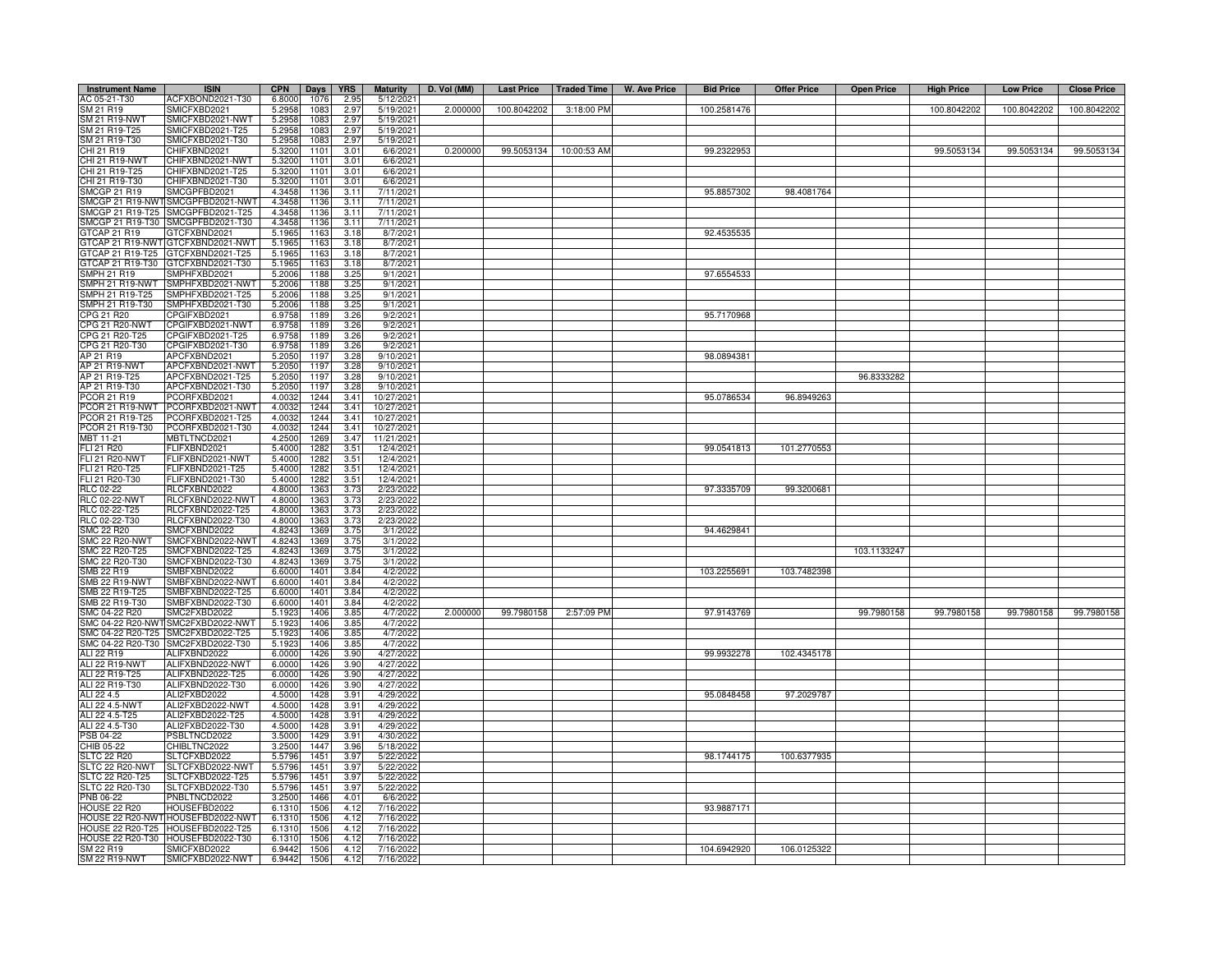| <b>Instrument Name</b>             | <b>ISIN</b>                          | <b>CPN</b>       | Days         | <b>YRS</b>   | <b>Maturity</b>        | D. Vol (MM) |                        | Last Price   Traded Time   W. Ave Price | <b>Bid Price</b> | <b>Offer Price</b> | <b>Open Price</b> | <b>High Price</b> | <b>Low Price</b> | <b>Close Price</b> |
|------------------------------------|--------------------------------------|------------------|--------------|--------------|------------------------|-------------|------------------------|-----------------------------------------|------------------|--------------------|-------------------|-------------------|------------------|--------------------|
| SM 22 R19-T25                      | SMICFXBD2022-T25                     | 6.9442           | 1506         | 4.12         | 7/16/2022              |             |                        |                                         |                  |                    |                   |                   |                  |                    |
| SM 22 R19-T30                      | SMICFXBD2022-T30                     | 6.9442           | 1506         | 4.12         | 7/16/2022              |             |                        |                                         |                  |                    |                   |                   |                  |                    |
| <b>AEV 22 R20</b>                  | AEVFXBND2022                         | 5.0056           | 1527         | 4.18         | 8/6/2022               |             |                        |                                         | 97.6137065       |                    |                   |                   |                  |                    |
| AEV 22 R20-NWT                     | AEVFXBND2022-NWT                     | 5.0056           | 1527         | 4.18         | 8/6/2022               |             |                        |                                         |                  |                    |                   |                   |                  |                    |
| AEV 22 R20-T25                     | AEVFXBND2022-T25                     | 5.0056           | 1527         | 4.18         | 8/6/2022               |             |                        |                                         |                  |                    |                   |                   |                  |                    |
| AEV 22 R20-T30                     | AEVFXBND2022-T30                     | 5.0056           | 1527         | 4.18         | 8/6/2022               |             |                        |                                         |                  |                    |                   |                   |                  |                    |
| <b>FLI 22 R20</b>                  | <b>ELIFXBND2022</b>                  | 5.3567           | 154          | 4.22         | 8/20/2022              |             |                        |                                         | 97.6165712       |                    |                   |                   |                  |                    |
| <b>FLI 22 R20-NWT</b>              | <b>ELIFXBND2022-NWT</b>              | 5.3567           | 154          | 4.22         | 8/20/2022              |             |                        |                                         |                  |                    |                   |                   |                  |                    |
| FLI 22 R20-T25                     | ELIFXBND2022-T25                     | 5.3567           | 154          | 4.22         | 8/20/2022              |             |                        |                                         |                  |                    |                   |                   |                  |                    |
| FLI 22 R20-T30                     | -LIFXBND2022-T30                     | 5.3567           | 1541         | 4.22         | 8/20/2022              |             |                        |                                         |                  |                    |                   |                   |                  |                    |
| EW 09-22                           | WBLTNCD2022                          | 4.0000           | 157          | 4.31         | 9/21/2022              |             |                        |                                         |                  |                    |                   |                   |                  |                    |
| PNB 10-22                          | PNB2LTNC2022                         | 3.7500           | 1609         | 4.41         | 10/27/2022             |             |                        |                                         |                  |                    |                   |                   |                  |                    |
| CHIB 12-22                         | CHIB2LTN2022                         | 3.6500           | 1645         | 4.50         | 12/2/2022              |             |                        |                                         |                  |                    |                   |                   |                  |                    |
| <b>RBANK 12-22</b>                 | RBANKLTN2022                         | 4.1250           | 1659         | 4.54         | 12/16/2022             |             |                        |                                         |                  |                    |                   |                   |                  |                    |
| <b>SMCGP 22 R20</b>                | SMCGPFBD2022                         | 5.3750           | 166          | 4.56         | 12/22/2022             |             |                        |                                         | 92.2230500       |                    |                   |                   |                  |                    |
| SMCGP 22 R20-NWT                   | SMCGPFBD2022-NWT                     | 5.3750           | 166          | 4.56         | 12/22/2022             |             |                        |                                         |                  |                    |                   |                   |                  |                    |
| SMCGP 22 R20-T25                   | SMCGPFBD2022-T25                     | 5.3750           | 166          | 4.56         | 12/22/2022             |             |                        |                                         |                  |                    |                   |                   |                  |                    |
| SMCGP 22 R20-T30                   | SMCGPFBD2022-T30                     | 5.3750           | 166          | 4.56         | 12/22/2022             |             |                        |                                         |                  |                    |                   |                   |                  |                    |
| CPI 01-23 R20<br>CPI 01-23 R20-NWT | CPIFXBND2023<br>CPIFXBND2023-NWT     | 5.0496           | 168          | 4.60         | 1/7/202                |             |                        |                                         | 93.8895803       |                    |                   |                   |                  |                    |
| CPI 01-23 R20-T25                  | CPIFXBND2023-T25                     | 5.0496           | 168          | 4.60         | 1/7/202                |             |                        |                                         |                  |                    |                   |                   |                  |                    |
|                                    |                                      | 5.0496           | 168          | 4.60         | 1/7/202                |             |                        |                                         |                  |                    |                   |                   |                  |                    |
| CPI 01-23 R20-T30<br>RCB 02-23     | CPIFXBND2023-T30<br>RCBLTNCD2023     | 5.0496<br>3.7500 | 168<br>1716  | 4.60<br>4.70 | 1/7/202<br>2/11/2023   |             |                        |                                         |                  |                    |                   |                   |                  |                    |
| BDO 02-23                          | BDOLTNCD2023                         | 3.625            | 1723         | 4.72         | 2/18/202               |             |                        |                                         |                  |                    |                   |                   |                  |                    |
| GTCAP 23 R20                       | GTCFXBND2023                         | 5.0937           | 1732         | 4.74         | 2/27/2023              |             |                        |                                         | 89.0875010       |                    |                   |                   |                  |                    |
|                                    | GTCAP 23 R20-NWT GTCFXBND2023-NWT    | 5.0937           | 1732         | 4.74         | 2/27/2023              |             |                        |                                         |                  |                    |                   |                   |                  |                    |
| GTCAP 23 R20-T25                   | GTCFXBND2023-T25                     | 5.0937           | 1732         | 4.74         | 2/27/2023              |             |                        |                                         |                  |                    |                   |                   |                  |                    |
| GTCAP 23 R20-T30                   | GTCFXBND2023-T30                     | 5.0937           | 1732         | 4.74         | 2/27/2023              |             |                        |                                         |                  |                    |                   |                   |                  |                    |
| <b>SMPH 23 R21</b>                 | MPHFXBD2023                          | 5.6630           | 1734         | 4.75         | 3/1/2023               |             |                        |                                         | 96.6146652       |                    |                   |                   |                  |                    |
| SMPH 23 R21-NWT                    | MPHFXBD2023-NWT                      | 5.6630           | 1734         | 4.75         | 3/1/2023               |             |                        |                                         |                  |                    |                   |                   |                  |                    |
| SMPH 23 R21-T25                    | MPHFXBD2023-T25                      | 5.6630           | 1734         | 4.75         | 3/1/2023               |             |                        |                                         |                  |                    |                   |                   |                  |                    |
| SMPH 23 R21-T30                    | MPHFXBD2023-T30                      | 5.6630           | 1734         | 4.75         | 3/1/202                |             |                        |                                         |                  |                    |                   |                   |                  |                    |
| SMC 23 R21                         | MCFXBND2023                          | 6.2500           | 1752         | 4.80         | 3/19/2023              |             |                        |                                         | 99.5870643       |                    |                   |                   |                  |                    |
| <b>SMC 23 R21-NWT</b>              | SMCFXBND2023-NWT                     | 6.2500           | 1752         | 4.80         | 3/19/202:              |             |                        |                                         |                  |                    |                   |                   |                  |                    |
| SMC 23 R21-T25                     | MCFXBND2023-T25                      | 6.2500           | 1752         | 4.80         | 3/19/2023              |             |                        |                                         |                  |                    |                   |                   |                  |                    |
| SMC 23 R21-T30                     | MCFXBND2023-T30                      | 6.2500           | 1752         | 4.80         | 3/19/2023              |             |                        |                                         |                  |                    |                   |                   |                  |                    |
| PNB 04-23                          | PNBLTNCD2023                         | 3.875            | 1790         | 4.90         | 4/26/202               |             |                        |                                         |                  |                    |                   |                   |                  |                    |
| ALI 28 R23                         | ALIFXBND2028                         | 5.920            | 1791         | 4.90         | 4/27/2023              |             |                        |                                         | 94.5487940       |                    |                   |                   |                  |                    |
| ALI 28 R23-NWT                     | ALIFXBND2028-NWT                     | 5.9203           | 179          | 4.90         | 4/27/2023              |             |                        |                                         |                  |                    |                   |                   |                  |                    |
| ALI 28 R23-T25                     | ALIFXBND2028-T25                     | 5.9203           | 1791         | 4.90         | 4/27/2023              |             |                        |                                         |                  |                    |                   |                   |                  |                    |
| ALI 28 R23-T30                     | ALIFXBND2028-T30                     | 5.9203           | 1791         | 4.90         | 4/27/2023              |             |                        |                                         |                  |                    |                   |                   |                  |                    |
| EDC 23 R19                         | EDCFXBND2023                         | 4.7312           | 1797         | 4.92         | 5/3/2023               |             |                        |                                         | 88.3006302       |                    |                   |                   |                  |                    |
| EDC 23 R19-NWT                     | DCFXBND2023-NWT                      | 4.731            | 179          | 4.92         | 5/3/2023               |             |                        |                                         |                  |                    |                   |                   |                  |                    |
| <b>EDC 23 R19-T25</b>              | DCFXBND2023-T25                      | 4.731            | 1797         | 4.92         | 5/3/202                |             |                        |                                         |                  |                    |                   |                   |                  |                    |
| EDC 23 R19-T30                     | EDCFXBND2023-T30                     | 4.7312           | 1797         | 4.92         | 5/3/2023               |             |                        |                                         |                  |                    |                   |                   |                  |                    |
| <b>SECB 05-23</b>                  | SECBLTNC2023                         | 3.8750           | 1802         | 4.93         | 5/8/2023               |             |                        |                                         |                  |                    |                   |                   |                  |                    |
| BPI 05-23                          | <b>BPILTNCD2023</b>                  | 3.750            | 1818         | 4.98         | 5/24/2023              |             |                        |                                         |                  |                    |                   |                   |                  |                    |
| AC 23 R22                          | ACFXBOND2023                         | 3.920            | 1862         | 5.10         | 7/7/2023               | 2.000000    | 89.8897561 11:18:55 AM | 89.8897561                              | 89.4822192       |                    | 89.8897561        | 89.8897561        | 89.8897561       | 89.8897561         |
| <b>AC 23 R22-NWT</b>               | ACFXBOND2023-NWT                     | 3.920            | 1862         | 5.10         | 7/7/202                |             |                        |                                         |                  |                    |                   |                   |                  |                    |
| AC 23 R22-T25                      | ACFXBOND2023-T25                     | 3.920            | 1862         | 5.10         | 7/7/2023               |             |                        |                                         |                  |                    |                   |                   |                  |                    |
| AC 23 R22-T30                      | ACFXBOND2023-T30                     | 3.920            | 1862         | 5.10         | 7/7/202                |             |                        |                                         |                  |                    |                   |                   |                  |                    |
| <b>SMCGP 23 R21</b>                | SMCGPFBD2023                         | 4.7575           | 1866         | 5.11         | 7/11/2023              |             |                        |                                         | 93.3017626       |                    |                   |                   |                  |                    |
| SMCGP 23 R21-NWT                   | SMCGPFBD2023-NWT                     | 4.7575           | 1866         | 5.11         | 7/11/2023              |             |                        |                                         |                  |                    |                   |                   |                  |                    |
| SMCGP 23 R21-T25                   | SMCGPFBD2023-T25                     | 4.7575           | 1866         | 5.11         | 7/11/2023              |             |                        |                                         |                  |                    |                   |                   |                  |                    |
| SMCGP 23 R21-T30<br>GLO 23 R20     | MCGPFBD2023-T30<br>GLOFXBND2023      | 4.7575           | 1866         | 5.11         | 7/11/2023<br>7/17/2023 | 10.000000   | 95.5620861 12:08:47 PM |                                         | 92.6366587       |                    | 95.5620861        | 95.5620861        | 95.5620861       | 95.5620861         |
|                                    |                                      | 5.2792           | 1872         | 5.13         |                        |             |                        |                                         |                  |                    |                   |                   |                  |                    |
| GLO 23 R20-NWT<br>GLO 23 R20-T25   | GLOFXBND2023-NWT<br>GLOFXBND2023-T25 | 5.2792<br>5.2792 | 1872<br>1872 | 5.13<br>5.13 | 7/17/2023<br>7/17/2023 |             |                        |                                         |                  |                    |                   |                   |                  |                    |
| GLO 23 R20-T30                     | GLOFXBND2023-T30                     | 5.2792           | 1872         | 5.13         | 7/17/202:              |             |                        |                                         |                  |                    |                   |                   |                  |                    |
| UBP 08-23                          | UBPLTNCD2023                         | 4.3750           | 1907         | 5.22         | 8/21/2023              |             |                        |                                         |                  |                    |                   |                   |                  |                    |
| MBT 09-23                          | <b>MBTLTNCD2023</b>                  | 3.5000           | 1936         | 5.30         | 9/19/2023              |             |                        |                                         |                  |                    |                   |                   |                  |                    |
| ALI 23 R22                         | ALIFXBND2023                         | 3.8915           | 1954         | 5.35         | 10/7/2023              |             |                        |                                         | 89.4072037       |                    |                   |                   |                  |                    |
| ALI 23 R22-NWT                     | ALIFXBND2023-NWT                     | 3.8915           | 1954         | 5.35         | 10/7/2023              |             |                        |                                         |                  |                    |                   |                   |                  |                    |
| ALI 23 R22-T25                     | ALIFXBND2023-T25                     | 3.8915           | 1954         | 5.35         | 10/7/2023              |             |                        |                                         |                  |                    |                   |                   |                  |                    |
| ALI 23 R22-T30                     | ALIFXBND2023-T30                     | 3.8915           | 1954         | 5.35         | 10/7/2023              |             |                        |                                         |                  |                    |                   |                   |                  |                    |
| PCOR 23 R21                        | PCORFXBD2023                         | 4.5219           | 1974         | 5.40         | 10/27/2023             |             |                        |                                         | 87.0661289       | 94.3268382         |                   |                   |                  |                    |
|                                    | PCOR 23 R21-NWT PCORFXBD2023-NWT     | 4.5219           | 1974         | 5.40         | 10/27/2023             |             |                        |                                         |                  |                    |                   |                   |                  |                    |
| PCOR 23 R21-T25                    | PCORFXBD2023-T25                     | 4.5219           | 1974         | 5.40         | 10/27/2023             |             |                        |                                         |                  |                    |                   |                   |                  |                    |
| PCOR 23 R21-T30                    | PCORFXBD2023-T30                     | 4.5219           | 1974         | 5.40         | 10/27/2023             |             |                        |                                         |                  |                    |                   |                   |                  |                    |
| <b>SECB 11-23</b>                  | SECB2LTN2023                         | 4.5000           | 1980         | 5.42         | 11/2/2023              |             |                        |                                         |                  |                    |                   |                   |                  |                    |
| BDO 11-23                          | BDO2LTNC2023                         | 4.3750           | 198          | 5.43         | 11/7/2023              |             |                        |                                         |                  |                    |                   |                   |                  |                    |
| FLI 23 R20                         | FLIFXBND2023                         | 5.4333           | 1986         | 5.44         | 11/8/2023              |             |                        |                                         | 95.1457626       |                    |                   |                   |                  |                    |
| <b>FLI 23 R20-NWT</b>              | FLIFXBND2023-NWT                     | 5.4333           | 1986         | 5.44         | 11/8/2023              |             |                        |                                         |                  |                    |                   |                   |                  |                    |
| FLI 23 R20-T25                     | FLIFXBND2023-T25                     | 5.4333           | 1986         | 5.44         | 11/8/202               |             |                        |                                         |                  |                    |                   |                   |                  |                    |
| FLI 23 R20-T30                     | FLIFXBND2023-T30                     | 5.4333           | 1986         | 5.44         | 11/8/2023              |             |                        |                                         |                  |                    |                   |                   |                  |                    |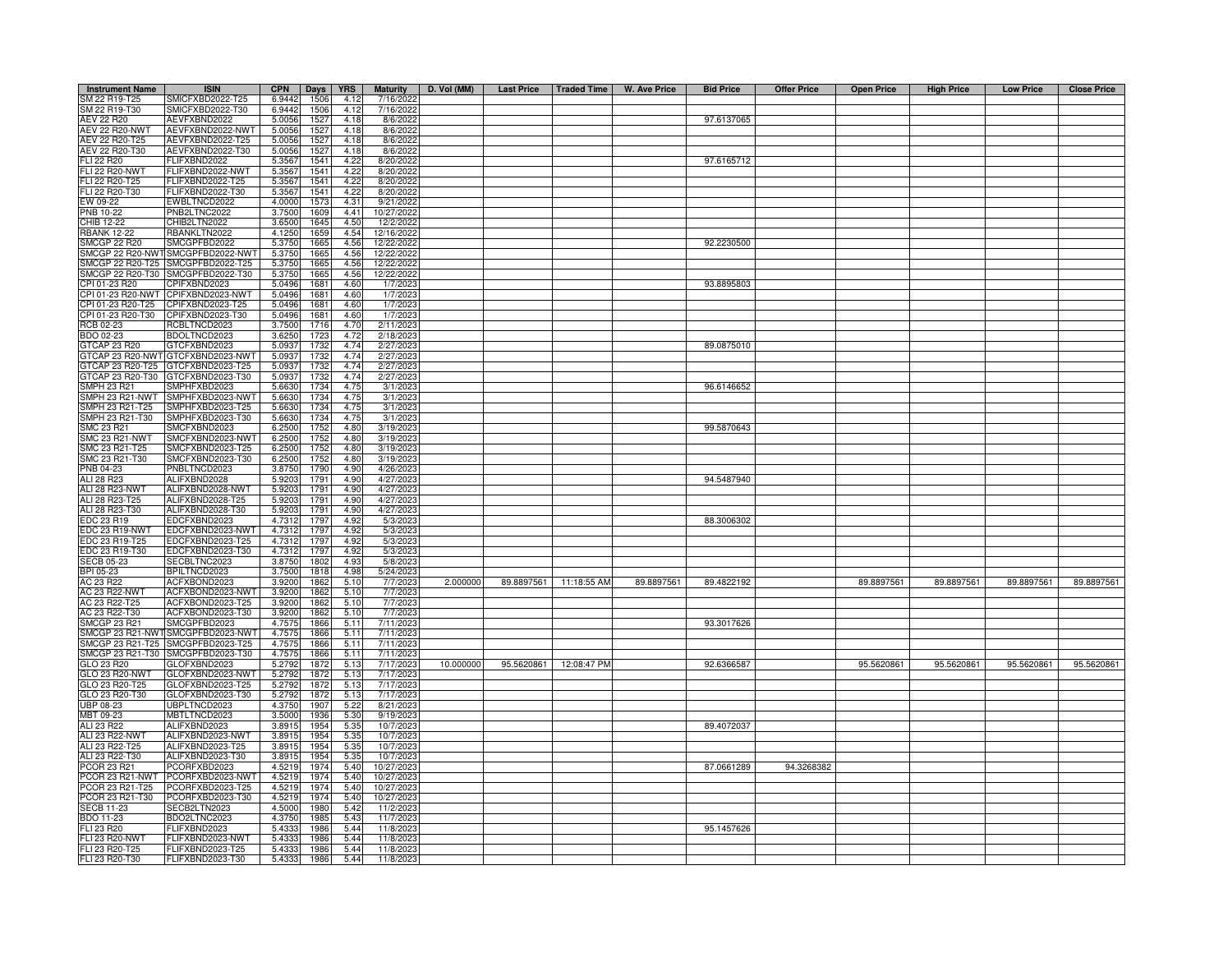| <b>Instrument Name</b>                    | <b>ISIN</b>                                    | <b>CPN</b>       | <b>Days</b>  | <b>YRS</b>   | <b>Maturity</b>          | D. Vol (MM) |             |            | Last Price   Traded Time   W. Ave Price | <b>Bid Price</b> | <b>Offer Price</b> | <b>Open Price</b> | <b>High Price</b> | <b>Low Price</b> | <b>Close Price</b> |
|-------------------------------------------|------------------------------------------------|------------------|--------------|--------------|--------------------------|-------------|-------------|------------|-----------------------------------------|------------------|--------------------|-------------------|-------------------|------------------|--------------------|
| AEV 23 R20                                | AEVFXBND2023                                   | 4.6188           | 1999         | 5.47         | 11/21/2023               |             |             |            |                                         | 92.9299072       |                    |                   |                   |                  |                    |
| <b>AEV 23 R20-NWT</b>                     | AEVFXBND2023-NWT                               | 4.6188           | 1999         | 5.47         | 11/21/202                |             |             |            |                                         |                  |                    |                   |                   |                  |                    |
| AEV 23 R20-T25<br>AEV 23 R20-T30          | AEVFXBND2023-T25                               | 4.6188           | 1999         | 5.47         | 11/21/2023<br>11/21/2023 |             |             |            |                                         |                  |                    |                   |                   |                  |                    |
| SM 23 R21                                 | AEVFXBND2023-T30<br>SMICFXBD2023               | 4.6188<br>5.1590 | 1999<br>2017 | 5.47<br>5.52 | 12/9/202                 |             |             |            |                                         | 91.8993560       |                    |                   |                   |                  |                    |
| SM 23 R21-NWT                             | MICFXBD2023-NWT                                | 5.1590           | 2017         | 5.52         | 12/9/202                 |             |             |            |                                         |                  |                    |                   |                   |                  |                    |
| SM 23 R21-T25                             | MICFXBD2023-T25                                | 5.1590           | 201          | 5.52         | 12/9/202                 |             |             |            |                                         |                  |                    |                   |                   |                  |                    |
| SM 23 R21-T30                             | MICFXBD2023-T30                                | 5.1590           | 201          | 5.52         | 12/9/202                 |             |             |            |                                         |                  |                    |                   |                   |                  |                    |
| FDC 24 R21                                | DCFXBND2024                                    | 6.1458           | 206          | 5.65         | 1/24/2024                | 5.500000    | 100.6912488 | 2:57:52 PM | 100.6912488                             | 99.8588249       |                    | 100.6912488       | 100.6912488       | 100.6912488      | 100.6912488        |
| FDC 24 R21-NWT                            | FDCFXBND2024-NWT                               | 6.1458           | 2063         | 5.65         | 1/24/2024                |             |             |            |                                         |                  |                    |                   |                   |                  |                    |
| FDC 24 R21-T25                            | FDCFXBND2024-T25                               | 6.1458           | 2063         | 5.65         | 1/24/2024                |             |             |            |                                         |                  |                    |                   |                   |                  |                    |
| FDC 24 R21-T30<br><b>ALI 24 R20</b>       | FDCFXBND2024-T30<br>ALIFXBND2024               | 6.1458<br>5.0000 | 2063<br>2069 | 5.65<br>5.66 | 1/24/2024<br>1/30/2024   |             |             |            |                                         | 94.3328831       | 97.5872839         |                   |                   |                  |                    |
| ALI 24 R20-NWT                            | ALIFXBND2024-NWT                               | 5.0000           | 2069         | 5.66         | 1/30/2024                |             |             |            |                                         |                  |                    |                   |                   |                  |                    |
| ALI 24 R20-T25                            | ALIFXBND2024-T25                               | 5.0000           | 2069         | 5.66         | 1/30/2024                |             |             |            |                                         |                  |                    |                   |                   |                  |                    |
| ALI 24 R20-T30                            | ALIFXBND2024-T30                               | 5.0000           | 2069         | 5.66         | 1/30/2024                |             |             |            |                                         |                  |                    |                   |                   |                  |                    |
| <b>TEL 24 R21</b>                         | TELFXBND2024                                   | 5.2813           | 2076         | 5.68         | 2/6/2024                 |             |             |            |                                         | 95.8595855       |                    |                   |                   |                  |                    |
| <b>TEL 24 R21-NWT</b>                     | TELFXBND2024-NWT                               | 5.2813           | 2076         | 5.68         | 2/6/2024                 |             |             |            |                                         |                  |                    |                   |                   |                  |                    |
| TEL 24 R21-T25                            | FELFXBND2024-T25                               | 5.2813           | 2076         | 5.68         | 2/6/2024                 |             |             |            |                                         |                  |                    |                   |                   |                  |                    |
| TEL 24 R21-T30                            | TELFXBND2024-T30                               | 5.2813           | 2076         | 5.68         | 2/6/2024                 |             |             |            |                                         |                  |                    |                   |                   |                  |                    |
| <b>JGS 24 R20</b><br><b>JGS 24 R20-NW</b> | <b>JGSFXBND2024</b><br><b>JGSFXBND2024-NWT</b> | 5.3000<br>5.3000 | 2097<br>2097 | 5.74<br>5.74 | 2/27/2024<br>2/27/2024   | 0.200000    | 94.7750074  | 3:08:59 PM |                                         | 92.5111511       |                    | 94.7750074        | 94.7750074        | 94.7750074       | 94.7750074         |
| JGS 24 R20-T25                            | IGSFXBND2024-T25                               | 5.3000           | 2097         | 5.74         | 2/27/2024                |             |             |            |                                         |                  |                    |                   |                   |                  |                    |
| JGS 24 R20-T30                            | JGSFXBND2024-T30                               | 5.3000           | 2097         | 5.74         | 2/27/2024                |             |             |            |                                         |                  |                    |                   |                   |                  |                    |
| SMC 24 R22                                | SMCFXBND2024                                   | 5.2840           | 2100         | 5.75         | 3/1/2024                 |             |             |            |                                         | 91.9342648       |                    |                   |                   |                  |                    |
| <b>SMC 24 R22-NWT</b>                     | SMCFXBND2024-NWT                               | 5.2840           | 2100         | 5.75         | 3/1/2024                 |             |             |            |                                         |                  |                    |                   |                   |                  |                    |
| SMC 24 R22-T25                            | SMCFXBND2024-T25                               | 5.2840           | 2100         | 5.75         | 3/1/2024                 |             |             |            |                                         |                  |                    |                   |                   |                  |                    |
| SMC 24 R22-T30                            | SMCFXBND2024-T30                               | 5.2840           | 2100         | 5.75         | 3/1/2024                 |             |             |            |                                         |                  |                    |                   |                   |                  |                    |
| STIESG 24 R22                             | TIGFXBD2024                                    | 5.8085           | 2122         | 5.81         | 3/23/2024                |             |             |            |                                         | 96.9094387       |                    |                   |                   |                  |                    |
| STIESG 24 R22-NWT<br>STIESG 24 R22-T25    | STIGFXBD2024-NWT<br>TIGFXBD2024-T25            | 5.8085<br>5.8085 | 2122<br>2122 | 5.81<br>5.81 | 3/23/2024<br>3/23/2024   |             |             |            |                                         |                  |                    |                   |                   |                  |                    |
| STIESG 24 R22-T30                         | TIGFXBD2024-T30                                | 5.8085           | 2122         | 5.81         | 3/23/2024                |             |             |            |                                         |                  |                    |                   |                   |                  |                    |
| <b>MEG 24 R22</b>                         | MEGFXBND2024                                   | 5.3535           | 2127         | 5.82         | 3/28/2024                |             |             |            |                                         | 90.6651297       | 104.3242037        |                   |                   |                  |                    |
| MEG 24 R22-NWT                            | MEGFXBND2024-NWT                               | 5.3535           | 2127         | 5.82         | 3/28/2024                |             |             |            |                                         |                  |                    |                   |                   |                  |                    |
| MEG 24 R22-T25                            | MEGFXBND2024-T25                               | 5.3535           | 2127         | 5.82         | 3/28/2024                |             |             |            |                                         |                  |                    |                   |                   |                  |                    |
| MEG 24 R22-T30                            | MEGFXBND2024-T30                               | 5.3535           | 2127         | 5.82         | 3/28/2024                |             |             |            |                                         |                  |                    |                   |                   |                  |                    |
| <b>MNTC 24 R21</b>                        | MNTCFXBD2024                                   | 5.5000           | 2130         | 5.83         | 3/31/2024                |             |             |            |                                         | 94.0135627       |                    |                   |                   |                  |                    |
| MNTC 24 R21-NWT                           | MNTCFXBD2024-NWT                               | 5.500            | 2130         | 5.83         | 3/31/2024                |             |             |            |                                         |                  |                    |                   |                   |                  |                    |
| MNTC 24 R21-T25<br>MNTC 24 R21-T30        | MNTCFXBD2024-T25                               | 5.5000<br>5.5000 | 2130<br>2130 | 5.83         | 3/31/2024                |             |             |            |                                         |                  |                    |                   |                   |                  |                    |
| SMB 24 R21                                | MNTCFXBD2024-T30<br>SMBFXBND2024               | 6.0000           | 2132         | 5.83<br>5.84 | 3/31/2024<br>4/2/2024    |             |             |            |                                         | 93.0019328       |                    |                   |                   |                  |                    |
| <b>SMB 24 R21-NWT</b>                     | SMBFXBND2024-NWT                               | 6.0000           | 2132         | 5.84         | 4/2/2024                 |             |             |            |                                         |                  |                    |                   |                   |                  |                    |
| SMB 24 R21-T25                            | MBFXBND2024-T25                                | 6.000            | 2132         | 5.84         | 4/2/2024                 |             |             |            |                                         |                  |                    |                   |                   |                  |                    |
| SMB 24 R21-T30                            | MBFXBND2024-T30                                | 6.000            | 2132         | 5.84         | 4/2/2024                 |             |             |            |                                         |                  |                    |                   |                   |                  |                    |
| SMPH 05-24 R22                            | SMPH2FBD2024                                   | 5.1683           | 2178         | 5.96         | 5/18/2024                | 6.000000    | 95.8845534  | 3:38:04 PM | 95.9596000                              | 93.4994797       |                    | 96.3633178        | 96.3633178        | 95.8845534       | 95.8845534         |
| SMPH 05-24 R22-NV                         | SMPH2FBD2024-NWT                               | 5.1683           | 2178         | 5.96         | 5/18/2024                |             |             |            |                                         |                  |                    |                   |                   |                  |                    |
| SMPH 05-24 R22-T2                         | SMPH2FBD2024-T25                               | 5.1683           | 2178         | 5.96         | 5/18/2024                |             |             |            |                                         |                  |                    |                   |                   |                  |                    |
| SMPH 05-24 R22-T3                         | SMPH2FBD2024-T30                               | 5.1683           | 2178         | 5.96         | 5/18/2024                |             |             |            |                                         |                  |                    |                   |                   |                  |                    |
| SM 24 R21<br>SM 24 R21-NWT                | MICFXBD2024<br>SMICFXBD2024-NWT                | 5.612<br>5.612   | 2179<br>2179 | 5.97<br>5.97 | 5/19/2024<br>5/19/2024   |             |             |            |                                         | 94.2516650       |                    |                   |                   |                  |                    |
| SM 24 R21-T25                             | SMICFXBD2024-T25                               | 5.612            | 2179         | 5.97         | 5/19/2024                |             |             |            |                                         |                  |                    |                   |                   |                  |                    |
| SM 24 R21-T30                             | SMICFXBD2024-T30                               | 5.6125           | 2179         | 5.97         | 5/19/2024                |             |             |            |                                         |                  |                    |                   |                   |                  |                    |
| MBT 07-24                                 | MBTLTNCD2024                                   | 3.8750           | 2241         | 6.14         | 7/20/2024                |             |             |            |                                         |                  |                    |                   |                   |                  |                    |
| DD 24 R22                                 | DDFXBOND2024                                   | 6.0952           | 2242         | 6.14         | 7/21/2024                |             |             |            |                                         | 88.8072159       | 99.9727286         |                   |                   |                  |                    |
| <b>DD 24 R22-NWT</b>                      | DDFXBOND2024-NWT                               | 6.0952           | 2242         | 6.14         | 7/21/2024                |             |             |            |                                         |                  |                    |                   |                   |                  |                    |
| DD 24 R22-T25                             | DDFXBOND2024-T25                               | 6.0952           | 2242         | 6.14         | 7/21/2024                |             |             |            |                                         |                  |                    |                   |                   |                  |                    |
| DD 24 R22-T30                             | DFXBOND2024-T30                                | 6.0952           | 2242         | 6.14         | 7/21/2024                |             |             |            |                                         |                  |                    |                   |                   |                  |                    |
| GTCAP 24 R21<br>GTCAP 24 R21-NWT          | GTCFXBND2024<br>GTCFXBND2024-NWT               | 5.6250<br>5.6250 | 2259<br>2259 | 6.18<br>6.18 | 8/7/2024<br>8/7/2024     |             |             |            |                                         | 87.4937918       |                    |                   |                   |                  |                    |
|                                           | GTCAP 24 R21-T25 GTCFXBND2024-T25              | 5.6250           | 2259         | 6.18         | 8/7/2024                 |             |             |            |                                         |                  |                    |                   |                   |                  |                    |
|                                           | GTCAP 24 R21-T30 GTCFXBND2024-T30              | 5.6250           | 2259         | 6.18         | 8/7/2024                 |             |             |            |                                         |                  |                    |                   |                   |                  |                    |
| <b>VLL 24 R23</b>                         | /LLFXBND2024                                   | 5.7512           | 2260         | 6.19         | 8/8/2024                 |             |             |            |                                         | 92.5791999       |                    |                   |                   |                  |                    |
| VLL 24 R23-NWT                            | VLLFXBND2024-NWT                               | 5.7512           | 2260         | 6.19         | 8/8/2024                 |             |             |            |                                         |                  |                    |                   |                   |                  |                    |
| <b>VLL 24 R23-T25</b>                     | VLLFXBND2024-T25                               | 5.7512           | 2260         | 6.19         | 8/8/2024                 |             |             |            |                                         |                  |                    |                   |                   |                  |                    |
| VLL 24 R23-T30                            | VLLFXBND2024-T30                               | 5.7512           | 2260         | 6.19         | 8/8/2024                 |             |             |            |                                         |                  |                    |                   |                   |                  |                    |
| <b>SMPH 24 R21</b>                        | SMPHFXBD2024                                   | 5.7417           | 2284         | 6.25         | 9/1/2024                 |             |             |            |                                         | 94.8932005       |                    |                   |                   |                  |                    |
| SMPH 24 R21-NWT                           | SMPHFXBD2024-NWT                               | 5.7417           | 2284         | 6.25         | 9/1/2024                 |             |             |            |                                         |                  |                    |                   |                   |                  |                    |
| SMPH 24 R21-T25<br>SMPH 24 R21-T30        | MPHFXBD2024-T25<br>MPHFXBD2024-T30             | 5.7417<br>5.7417 | 2284<br>2284 | 6.25<br>6.25 | 9/1/2024<br>9/1/2024     |             |             |            |                                         |                  |                    |                   |                   |                  |                    |
| FLI 24 R21                                | FLIFXBND2024                                   | 5.6389           | 2378         | 6.51         | 12/4/2024                |             |             |            |                                         | 95.4644650       |                    |                   |                   |                  |                    |
| FLI 24 R21-NWT                            | FLIFXBND2024-NWT                               | 5.6389           | 2378         | 6.51         | 12/4/2024                |             |             |            |                                         |                  |                    |                   |                   |                  |                    |
| FLI 24 R21-T25                            | FLIFXBND2024-T25                               | 5.6389           | 2378         | 6.51         | 12/4/2024                |             |             |            |                                         |                  |                    |                   |                   |                  |                    |
| FLI 24 R21-T30                            | FLIFXBND2024-T30                               | 5.6389           | 2378         | 6.51         | 12/4/2024                |             |             |            |                                         |                  |                    |                   |                   |                  |                    |
| <b>SMCGP 24 R22</b>                       | SMCGPFBD2024                                   | 6.2500           | 2396         | 6.56         | 12/22/2024               |             |             |            |                                         | 92.3418192       |                    |                   |                   |                  |                    |
|                                           | SMCGP 24 R22-NWT SMCGPFBD2024-NWT              | 6.2500           | 2396         | 6.56         | 12/22/2024               |             |             |            |                                         |                  |                    |                   |                   |                  |                    |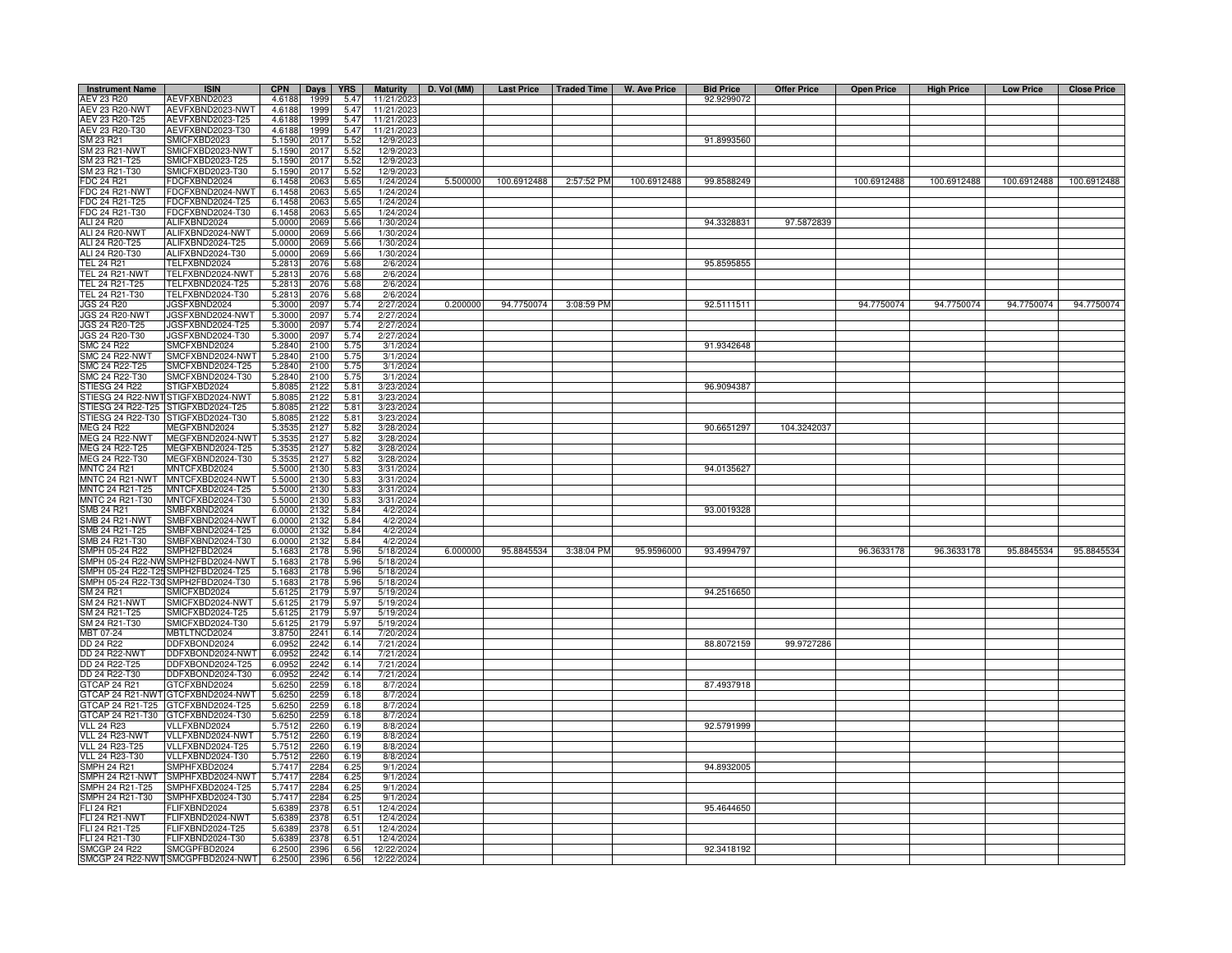| <b>Instrument Name</b>               | <b>ISIN</b>                                       | <b>CPN</b>       | Days         | <b>YRS</b>    | <b>Maturity</b>        | D. Vol (MM) | <b>Last Price</b> | <b>Traded Time</b> | W. Ave Price | <b>Bid Price</b> | <b>Offer Price</b> | <b>Open Price</b> | <b>High Price</b> | <b>Low Price</b> | <b>Close Price</b> |
|--------------------------------------|---------------------------------------------------|------------------|--------------|---------------|------------------------|-------------|-------------------|--------------------|--------------|------------------|--------------------|-------------------|-------------------|------------------|--------------------|
|                                      | SMCGP 24 R22-T25 SMCGPFBD2024-T25                 | 6.2500           | 2396         | 6.56          | 12/22/2024             |             |                   |                    |              |                  |                    |                   |                   |                  |                    |
|                                      | SMCGP 24 R22-T30 SMCGPFBD2024-T30                 | 6.2500           | 2396         | 6.56          | 12/22/2024             |             |                   |                    |              |                  |                    |                   |                   |                  |                    |
| AC 25 R23                            | ACFXBOND2025                                      | 4.8200           | 2446         | 6.70          | 2/10/2025              | 10.670000   | 93.6661285        | 2:08:38 PM         | 93.5539140   | 86.7194189       |                    | 89.6750326        | 93.6661285        | 89.6750326       | 93.6661285         |
| AC 25 R23-NWT<br>AC 25 R23-T25       | ACFXBOND2025-NWT                                  | 4.8200           | 2446         | 6.70          | 2/10/2025              |             |                   |                    |              |                  |                    |                   |                   |                  |                    |
|                                      | ACFXBOND2025-T25                                  | 4.8200           | 2446         | 6.70          | 2/10/2025              |             |                   |                    |              |                  |                    |                   |                   |                  |                    |
| AC 25 R23-T30                        | ACFXBOND2025-T30                                  | 4.8200           | 2446         | 6.70          | 2/10/2025              |             |                   |                    |              |                  |                    |                   |                   |                  |                    |
| <b>RLC 02-25</b>                     | RLCFXBND2025                                      | 4.9344           | 2459         | 6.73          | 2/23/2025              |             |                   |                    |              | 84.2744479       |                    |                   |                   |                  |                    |
| <b>RLC 02-25-NWT</b>                 | RLCFXBND2025-NWT                                  | 4.9344           | 2459         | 6.73          | 2/23/2025              |             |                   |                    |              |                  |                    |                   |                   |                  |                    |
| RLC 02-25-T25<br>RLC 02-25-T30       | RLCFXBND2025-T25                                  | 4.9344           | 245          | 6.73          | 2/23/2025              |             |                   |                    |              |                  |                    |                   |                   |                  |                    |
|                                      | RLCFXBND2025-T30                                  | 4.9344           | 245          | 6.73          | 2/23/2025              |             |                   |                    |              |                  |                    |                   |                   |                  |                    |
| SMPH 03-25 R23                       | SMPH2FBD2025                                      | 6.0804           | 246          | 6.75          | 3/1/2025               |             |                   |                    |              | 97.7243168       |                    |                   |                   |                  |                    |
|                                      | MPH 03-25 R23-NW SMPH2FBD2025-NWT                 | 6.0804           | 246          | 6.75          | 3/1/202                |             |                   |                    |              |                  |                    |                   |                   |                  |                    |
|                                      | SMPH 03-25 R23-T25 SMPH2FBD2025-T25               | 6.0804           | 2465         | 6.75          | 3/1/2025               |             |                   |                    |              |                  |                    |                   |                   |                  |                    |
|                                      | SMPH 03-25 R23-T30 SMPH2FBD2025-T30               | 6.0804           | 246          | 6.75          | 3/1/2025               |             |                   |                    |              |                  |                    |                   |                   |                  |                    |
| SMC 25 R23                           | SMCFXBND2025                                      | 6.6250           | 2483         | 6.80          | 3/19/2025              | 13.500000   | 100.2702251       | 3:10:36 PM         | 100.2702251  | 99.3206308       | 100.2702251        | 100.2702251       | 100.2702251       | 100.2702251      | 100.2702251        |
| <b>SMC 25 R23-NWT</b>                | SMCFXBND2025-NWT                                  | 6.6250           | 2483         | 6.80          | 3/19/2025              |             |                   |                    |              |                  |                    |                   |                   |                  |                    |
| SMC 25 R23-T25                       | SMCFXBND2025-T25                                  | 6.6250           | 2483         | 6.80          | 3/19/2025              |             |                   |                    |              |                  |                    |                   |                   |                  |                    |
| SMC 25 R23-T30                       | SMCFXBND2025-T30                                  | 6.6250           | 2483         | 6.8C          | 3/19/2025              |             |                   |                    | 97.8815391   |                  |                    |                   |                   |                  |                    |
| ALI 25 R21<br>ALI 25 R21-NWT         | ALIFXBND2025<br>ALIFXBND2025-NWT                  | 5.6250           | 252(<br>2520 | 6.90          | 4/25/2025              | 3.000000    | 97.8998550        | 2:00:59 PM         |              | 93.8676841       |                    | 97.3503808        | 97.8998550        | 97.3503808       | 97.8998550         |
| ALI 25 R21-T25                       | ALIFXBND2025-T25                                  | 5.6250           |              | 6.90          | 4/25/2025              |             |                   |                    |              |                  |                    |                   |                   |                  |                    |
|                                      |                                                   | 5.6250           | 2520         | 6.90          | 4/25/2025              |             |                   |                    |              |                  |                    |                   |                   |                  |                    |
| ALI 25 R21-T30<br><b>SLTC 25 R22</b> | ALIFXBND2025-T30<br>SLTCFXBD2025                  | 5.6250<br>6.4872 | 2520<br>2547 | 6.90<br>6.97  | 4/25/2025<br>5/22/2025 |             |                   |                    |              | 89.0019331       |                    |                   |                   |                  |                    |
| SLTC 25 R22-NWT                      | SLTCFXBD2025-NWT                                  | 6.4872           | 2547         | 6.97          | 5/22/202               |             |                   |                    |              |                  |                    |                   |                   |                  |                    |
| SLTC 25 R22-T25                      | SLTCFXBD2025-T25                                  | 6.4872           | 2547         | 6.97          | 5/22/2025              |             |                   |                    |              |                  |                    |                   |                   |                  |                    |
| SLTC 25 R22-T30                      | SLTCFXBD2025-T30                                  | 6.4872           | 2547         | 6.97          | 5/22/2025              |             |                   |                    |              |                  |                    |                   |                   |                  |                    |
| <b>HOUSE 25 R22</b>                  | HOUSEFBD2025                                      | 6.8666           | 2602         | 7.12          | 7/16/2025              |             |                   |                    |              | 92.7263246       |                    |                   |                   |                  |                    |
|                                      | HOUSE 25 R22-NWT HOUSEFBD2025-NW                  | 6.8666           | 2602         | 7.12          | 7/16/2025              |             |                   |                    |              |                  |                    |                   |                   |                  |                    |
| <b>HOUSE 25 R22-T25</b>              | HOUSEFBD2025-T25                                  | 6.8666           | 2602         | 7.12          | 7/16/2025              |             |                   |                    |              |                  |                    |                   |                   |                  |                    |
|                                      | HOUSE 25 R22-T30 HOUSEFBD2025-T30                 | 6.8666           | 2602         | 7.12          | 7/16/2025              |             |                   |                    |              |                  |                    |                   |                   |                  |                    |
| <b>FLI 25 R22</b>                    | FLIFXBND2025                                      | 5.7139           | 2637         | 7.22          | 8/20/2025              |             |                   |                    |              | 94.1164013       |                    |                   |                   |                  |                    |
| FLI 25 R22-NWT                       | FLIFXBND2025-NWT                                  | 5.713            | 263          | 7.22          | 8/20/202               |             |                   |                    |              |                  |                    |                   |                   |                  |                    |
| FLI 25 R22-T25                       | FLIFXBND2025-T25                                  | 5.7139           | 2637         | 7.22          | 8/20/2025              |             |                   |                    |              |                  |                    |                   |                   |                  |                    |
| FLI 25 R22-T30                       | FLIFXBND2025-T30                                  | 5.7139           | 2637         | 7.22          | 8/20/2025              |             |                   |                    |              |                  |                    |                   |                   |                  |                    |
| ALI 25 R22                           | ALI2FXBD2025                                      | 4.7500           | 270          | 7.40          | 10/25/2025             | 10.000000   | 89.0419434        | 12:08:56 PM        | 89.0296392   | 87.8280488       |                    | 89.0419434        | 89.0419434        | 89.0419434       | 89.0419434         |
| <b>ALI 25 R22-NWT</b>                | ALI2FXBD2025-NWT                                  | 4.7500           | 270          | 7.40          | 10/25/2025             |             |                   |                    |              |                  |                    |                   |                   |                  |                    |
| ALI 25 R22-T25                       | ALI2FXBD2025-T25                                  | 4.7500           | 270          | 7.40          | 10/25/202              |             |                   |                    |              |                  |                    |                   |                   |                  |                    |
| ALI 25 R22-T30                       | ALI2FXBD2025-T30                                  | 4.7500           | 2703         | 7.40          | 10/25/2025             |             |                   |                    |              |                  |                    |                   |                   |                  |                    |
| <b>SMPH 25 R23</b>                   | SMPHFXBD2025                                      | 4.7990           | 2734         | 7.49          | 11/25/2025             | 10.000000   | 88.6233688        | 12:09:52 PM        | 88.6107035   | 89.4309667       |                    | 88.6233688        | 88.6233688        | 88.6233688       | 88.6233688         |
| SMPH 25 R23-NWT                      | SMPHFXBD2025-NW                                   | 4.7990           | 2734         | 7.49          | 11/25/2025             |             |                   |                    |              |                  |                    |                   |                   |                  |                    |
| SMPH 25 R23-T25                      | SMPHFXBD2025-T25                                  | 4.7990           | 2734         | 7.49          | 11/25/2025             |             |                   |                    |              |                  |                    |                   |                   |                  |                    |
| MPH 25 R23-T30                       | SMPHFXBD2025-T30                                  | 4.7990           | 2734         | 7.49          | 11/25/2025             |             |                   |                    |              |                  |                    |                   |                   |                  |                    |
| <b>IER 25 R20</b>                    | MERFXBND2025                                      | 4.8750           | 2751         | 7.53          | 12/12/2025             | 10.000000   | 89.2877518        | 12:10:06 PM        | 89.2751941   | 87.9127429       |                    | 89.2877518        | 89.2877518        | 89.2877518       | 89.2877518         |
| IER 25 R20-NWT                       | MERFXBND2025-NWT                                  | 4.8750           | 275          | 7.53          | 12/12/2025             |             |                   |                    |              |                  |                    |                   |                   |                  |                    |
| IER 25 R20-T25                       | MERFXBND2025-T25                                  | 4.8750           | 2751         | 7.53          | 12/12/2025             |             |                   |                    |              |                  |                    |                   |                   |                  |                    |
| IER 25 R20-T30                       | MERFXBND2025-T30                                  | 4.8750           | 2751         | 7.53          | 12/12/2025             |             |                   |                    |              |                  |                    |                   |                   |                  |                    |
| ALI 26 R23                           | ALIFXBND2026                                      | 4.8500           | 2852         | 7.81          | 3/23/2026              |             |                   |                    |              | 87.7698751       |                    |                   |                   |                  |                    |
| ALI 26 R23-NWT                       | ALIFXBND2026-NWT                                  | 4.8500           | 2852         | 7.81          | 3/23/2026              |             |                   |                    |              |                  |                    |                   |                   |                  |                    |
| ALI 26 R23-T25                       | ALIFXBND2026-T25                                  | 4.8500           | 285          | 7.81          | 3/23/2026              |             |                   |                    |              |                  |                    |                   |                   |                  |                    |
| ALI 26 R23-T30                       | ALIFXBND2026-T30                                  | 4.8500           | 2852         | 7.81          | 3/23/2026              |             |                   |                    |              |                  |                    |                   |                   |                  |                    |
| <b>SMCGP 26 R23</b>                  | SMCGPFBD2026                                      | 5.1792           | 2962         | 8.11          | 7/11/2026              |             |                   |                    |              | 85.9896575       |                    |                   |                   |                  |                    |
|                                      | SMCGP 26 R23-NWT SMCGPFBD2026-NWT                 | 5.1792           | 2962         | 8.11          | 7/11/2026              |             |                   |                    |              |                  |                    |                   |                   |                  |                    |
|                                      | SMCGP 26 R23-T25 SMCGPFBD2026-T25                 | 5.1792           | 2962         | 8.11          | 7/11/2026              |             |                   |                    |              |                  |                    |                   |                   |                  |                    |
| <b>SMPH 26 R23</b>                   | SMCGP 26 R23-T30 SMCGPFBD2026-T30<br>SMPHFXBD2026 | 5.1792<br>4.2005 | 2962<br>2977 | 8.11<br>8.15  | 7/11/2026<br>7/26/2026 | 10.000000   | 83.8479954        | 12:10:01 PM        |              | 83.2726530       |                    |                   | 83.8479954        | 83.8479954       | 83.8479954         |
| SMPH 26 R23-NWT                      | SMPHFXBD2026-NWT                                  | 4.2005           | 2977         | 8.15          | 7/26/2026              |             |                   |                    |              |                  |                    |                   |                   |                  |                    |
| SMPH 26 R23-T25                      | SMPHFXBD2026-T25                                  | 4.2005           | 2977         | 8.15          | 7/26/2026              |             |                   |                    |              |                  |                    |                   |                   |                  |                    |
| SMPH 26 R23-T30                      | SMPHFXBD2026-T30                                  | 4.2005           | 2977         | 8.15          | 7/26/2026              |             |                   |                    |              |                  |                    |                   |                   |                  |                    |
| AP 26 R21                            | APCFXBND2026                                      | 6.1000           | 302          | 8.28          | 9/10/2026              |             |                   |                    |              | 97.4543882       |                    |                   |                   |                  |                    |
| AP 26 R21-NWT                        | APCFXBND2026-NWT                                  | 6.1000           | 302          | 8.28          | 9/10/2026              |             |                   |                    |              |                  |                    |                   |                   |                  |                    |
| AP 26 R21-T25                        | APCFXBND2026-T25                                  | 6.1000           | 3023         | 8.28          | 9/10/2026              |             |                   |                    |              |                  |                    |                   |                   |                  |                    |
| AP 26 R21-T30                        | APCFXBND2026-T30                                  | 6.1000           | 3023         | 8.28          | 9/10/2026              |             |                   |                    |              |                  |                    |                   |                   |                  |                    |
| DD 26 R23                            | DDFXBOND2026                                      | 5.9721           | 3119         | 8.54          | 12/15/2026             |             |                   |                    |              | 82.0886213       | 95.9246435         |                   |                   |                  |                    |
| DD 26 R23-NWT                        | DDFXBOND2026-NWT                                  | 5.9721           | 3119         | 8.54          | 12/15/2026             |             |                   |                    |              |                  |                    |                   |                   |                  |                    |
| DD 26 R23-T25                        | DDFXBOND2026-T25                                  | 5.9721           | 3119         | 8.54          | 12/15/2026             |             |                   |                    |              |                  |                    |                   |                   |                  |                    |
| DD 26 R23-T30                        | DDFXBOND2026-T30                                  | 5.9721           | 3119         | 8.54          | 12/15/2026             |             |                   |                    |              |                  |                    |                   |                   |                  |                    |
| <b>SMC 27 R24</b>                    | SMCFXBND2027                                      | 5.7613           | 3195         | 8.75          | 3/1/2027               |             |                   |                    |              | 88.9176470       |                    |                   |                   |                  |                    |
| <b>SMC 27 R24-NWT</b>                | SMCFXBND2027-NW                                   | 5.7613           | 3195         | 8.75          | 3/1/2027               |             |                   |                    |              |                  |                    |                   |                   |                  |                    |
| SMC 27 R24-T25                       | SMCFXBND2027-T25                                  | 5.761            | 319          | 8.75          | 3/1/2027               |             |                   |                    |              |                  |                    |                   |                   |                  |                    |
| MC 27 R24-T30                        | SMCFXBND2027-T30                                  | 5.7613           | 319          | 8.75          | 3/1/2027               |             |                   |                    |              |                  |                    |                   |                   |                  |                    |
| <b>STIESG 27 R24</b>                 | STIGFXBD2027                                      | 6.3756           | 3217         | 8.81          | 3/23/2027              |             |                   |                    |              | 92.1854961       |                    |                   |                   |                  |                    |
| TIESG 27 R24-NWT                     | STIGFXBD2027-NWT                                  | 6.3756           | 3217         | 8.81          | 3/23/2027              |             |                   |                    |              |                  |                    |                   |                   |                  |                    |
| TIESG 27 R24-T25                     | STIGFXBD2027-T25                                  | 6.3756           | 321          | 8.81          | 3/23/2027              |             |                   |                    |              |                  |                    |                   |                   |                  |                    |
| STIESG 27 R24-T30 STIGFXBD2027-T30   |                                                   | 6.3756           | 321          | $8.8^{\circ}$ | 3/23/2027              |             |                   |                    |              |                  |                    |                   |                   |                  |                    |
| ALI 05-27 R24                        | ALIFXBND2027                                      | 5.2624           | 3257         | 8.92          | 5/2/2027               |             |                   |                    |              | 91.7161036       |                    |                   |                   |                  |                    |